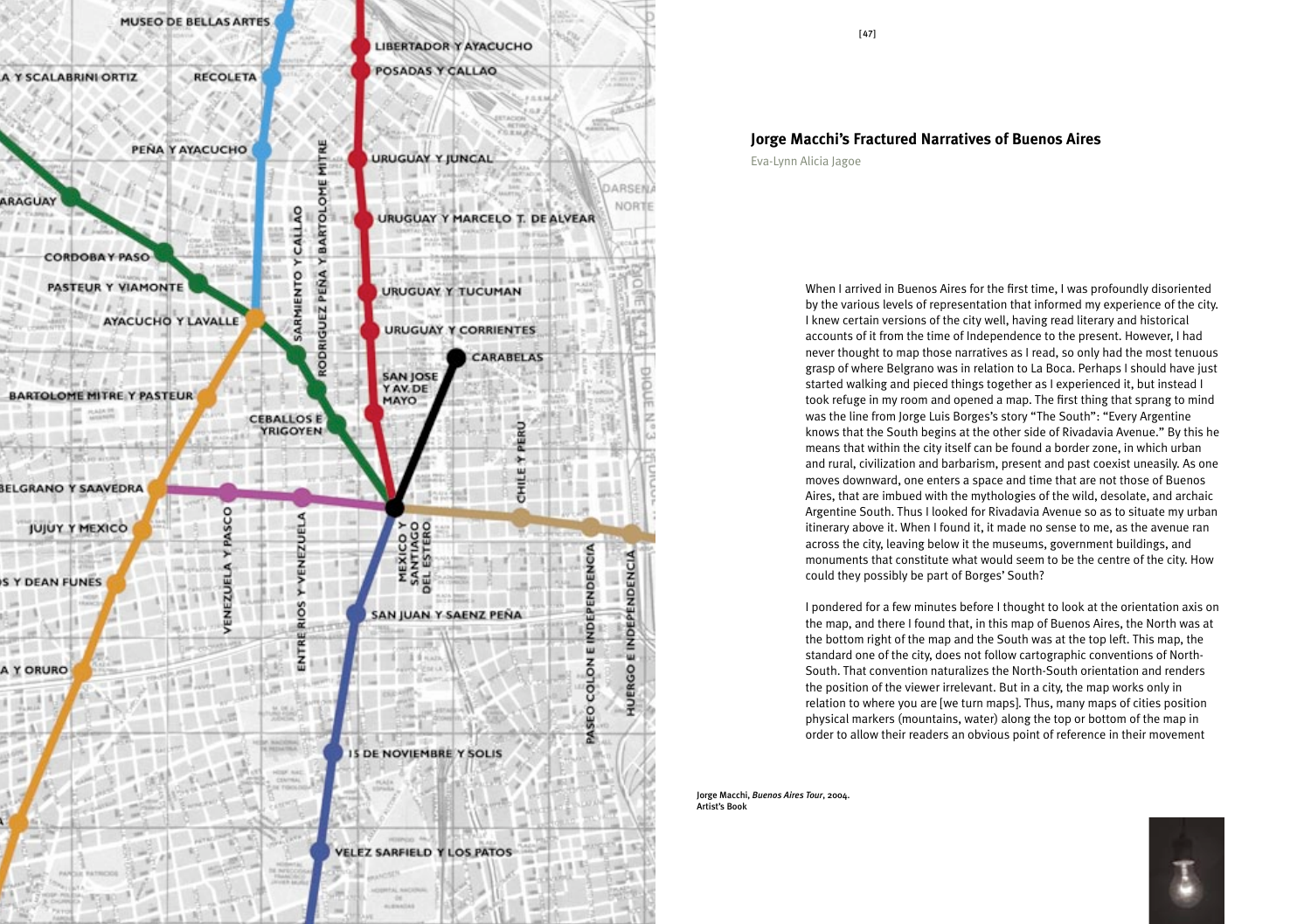

Jorge Macchi, Buenos Aires Tour, 2003

through the city. In the Buenos Aires map, the river, as the only topographical marker in this flat city, is run alongside the bottom, so that the city is represented as one would approach it by land. This choice already provides an itinerary, informing the ways in which the city will be travelled.

In this essay, I will engage with the mapping of Buenos Aires that Jorge Macchi undertook in his 2004 artist's book entitled Buenos Aires Tour that includes objets trouvés, photos, sounds recorded by Edgardo Rudnitzky, and poetic text written by María Negroni. This piece enacts different ways of responding to and representing space. Macchi's map not only takes into account the perspective of the person on the streets, but also limits that subjective experience to a certain moment in time, not allowing for a straightforward interpretation of the city. Thus, though the artists respond to what they see through what they know of the city already, dialoguing with previous narratives of Buenos Aires, the viewer of the piece has trouble piecing together the images, sounds, and text and struggles to establish coherence.

The trajectory that the three artists followed in their movement through the city was determined by the superimposition of a fractured pane of glass over a map of Buenos Aires. The lines on the glass suggest routes, different forms of traversing the city that fracture conventional trajectories. From those lines, Macchi made eight itineraries with 46 stops, choosing colours and fonts that are reminiscent of the London Underground map. The book contains a guide, a map, a CD-ROM, a dictionary, a prayer book, a letter, postcards, and stamps.<sup>1</sup> With the CD-ROM one can move around the city in different ways, not only following the lines, but also connections created by taxonomies of objects and sounds. It creates a labyrinthine experience in which it is difficult to retrace one's steps and one loses his/her way on the supposed itineraries mapped out. The viewer and virtual traveller is confronted with experiences of disorientation. A man is heard whistling, cars driving by, and one knows that one is on, say, the corner of Cordoba and Paso, but there are no recognizable landmarks that will help to get one's bearings. The photos do not help, and in fact if one clicks on their thematic subject headings (e.g., grocery list, bestiary, advertisements), one is led to a completely different place on the itinerary. Thus Buenos Aires, a city that follows a relatively linear and rational grid-like design, is rendered a labyrinth in which one click will take the viewer to a place that is discontiguous spatially. It is like travelling in an underground where one's experiences of the place bear no relation to the "bigger picture" that lies

1 Some travel websites or bookstores advertise Buenos Aires Tour as a guidebook for travellers interested in visiting the city. I can only imagine their disorientation if they take this along over Lonely Planet....

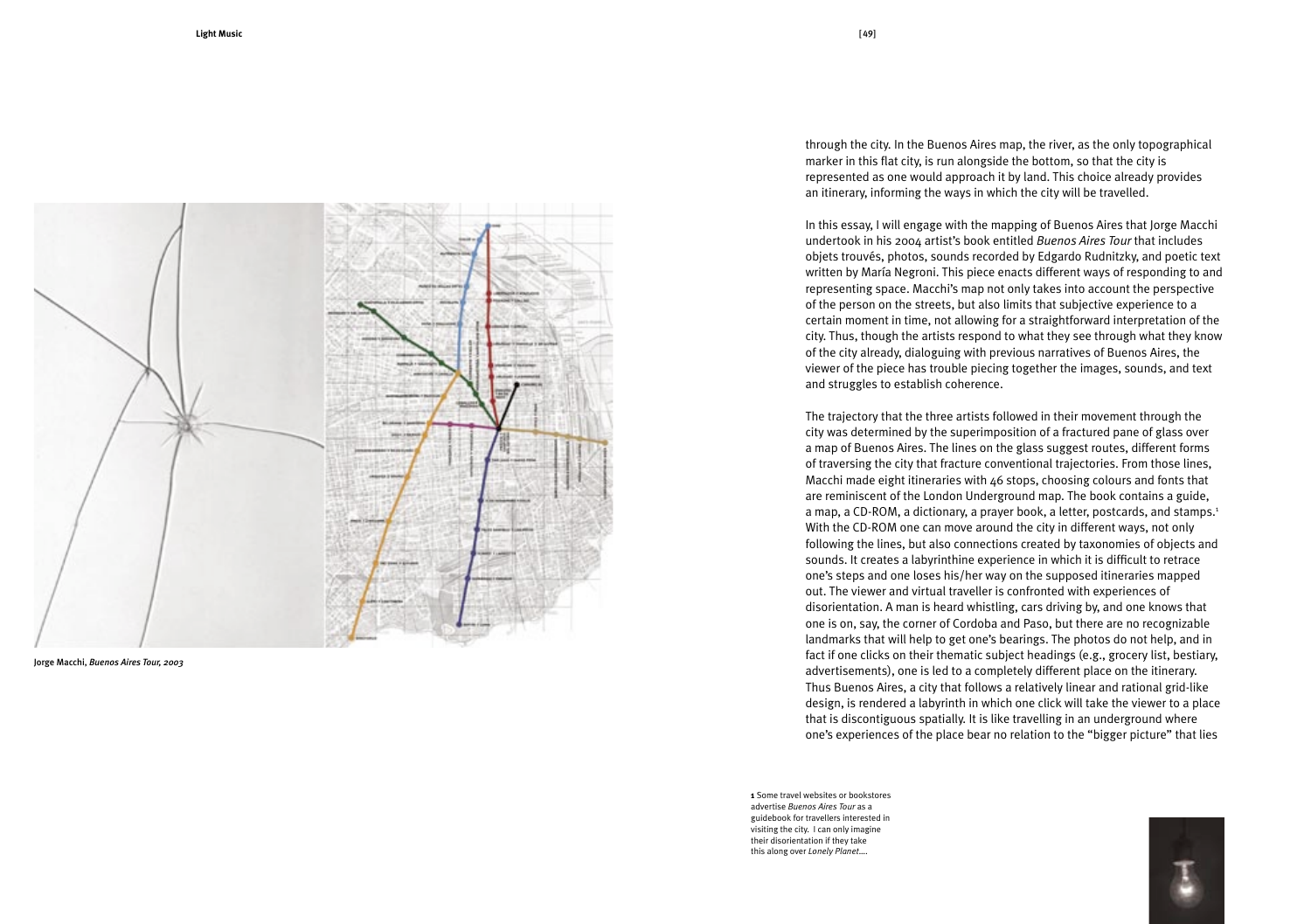

Jorge Macchi in collaboration with **Edgardo Rudnitzky** and María Negroni. **Buenos Aires Tour,** 2004. Artist's Book

> above the station. (Macchi tells a wonderful story about a man on the Underground asking for the time. Macchi answers him and then the man asks. "In the morning or in the evening?"). In particular the sounds on the CD-ROM are disconcerting; they have a tangibility that images and words do not; they make one feel the experience of the place without being able to place them in a physical location.

Buenos Aires Tour invites a reader of Argentine literature to investigate the tensions that arise between established narratives and the fractures in those narratives that are etched by aesthetic production. How does a representation of experience - personal, affective, immediate, and transitory - disturb the stories that circulate about a place and its cultures? To approach this question, I will speculate on some of the encounters and objects presented in Buenos Aires Tour, relating this representation of the city to that of Borges and other writers. What are the ways that place, language, and identity are understood, and how are those commonplaces disturbed by representations of experience? Macchi seeks to capture and at the same time release the ephemeral experience of movement in the city. In Buenos Aires Tour, trajectories are not

just spatial but also temporal, so that a place's effects depend on the moment of perception. His goal, as he put it in an interview with me, was to "not illustrate, to emphasise the provisional... To visit places that would never again be like they were. In that sense, it's the contrary of a tour guide. We are going to cover all the places and nevertheless not know the city." What this anti-tour guide demarcates are journeys that are immediate, unique, and unrepeatable.

In choosing the two artists who would work with him on this project, Macchi was careful to pick porteños. He feared that if he did not, the project would have been trapped in a tourist gaze, which he thinks of as "superficial." What he sought instead was a "much more profound vision" that could be gained "through objects that were totally provisional and ephemeral." Natives of the city would be familiar with the city and thus be bearers, I would argue, of stories and experiences. Only thus could the process of 'looking and moving differently' make any sense. The tour guide enacts momentary experiences that rupture a convention of living the city through the permanence of its many stories, myths, and traditions. It produces the place and the moment through the affective experiences of the three artists. Buenos Aires Tour is powerful and suggestive precisely because it moves constantly between the desire to stress every moment as unique, and the fact that this can only be felt if there is a current of fossilised, grounded stories that enable the perception of movement.

The first idea of breaking a glass over a map of Buenos Aires emerged when Macchi was doing a residence in London in 1998. However, the elaboration of the project as an anti-tour guide did not materialize until he returned to Buenos Aires, determined to fix it as his home location. This decision, in many ways an inconvenient one for an artist who exhibits his work regularly in Europe, came from a realization of the discomfort that he had felt while living in London and other European cities: "I became aware that I had been very uncomfortable all those years in residences. It's really difficult: I just kept being left with a sensation of not understanding things." The alienation of the foreigner leads to cognitive dissonances, disconnections, which seem to be relieved upon returning to the home city. About Buenos Aires, he says,

there were things of the city that I needed, no? The thing of going out on the street and recognizing certain things, of guiding myself through the city and recognizing neighbourhoods and streets, of seeing people and their behaviours and recognizing those people and recognizing myself in those people; when I returned from London I realized how important it was.

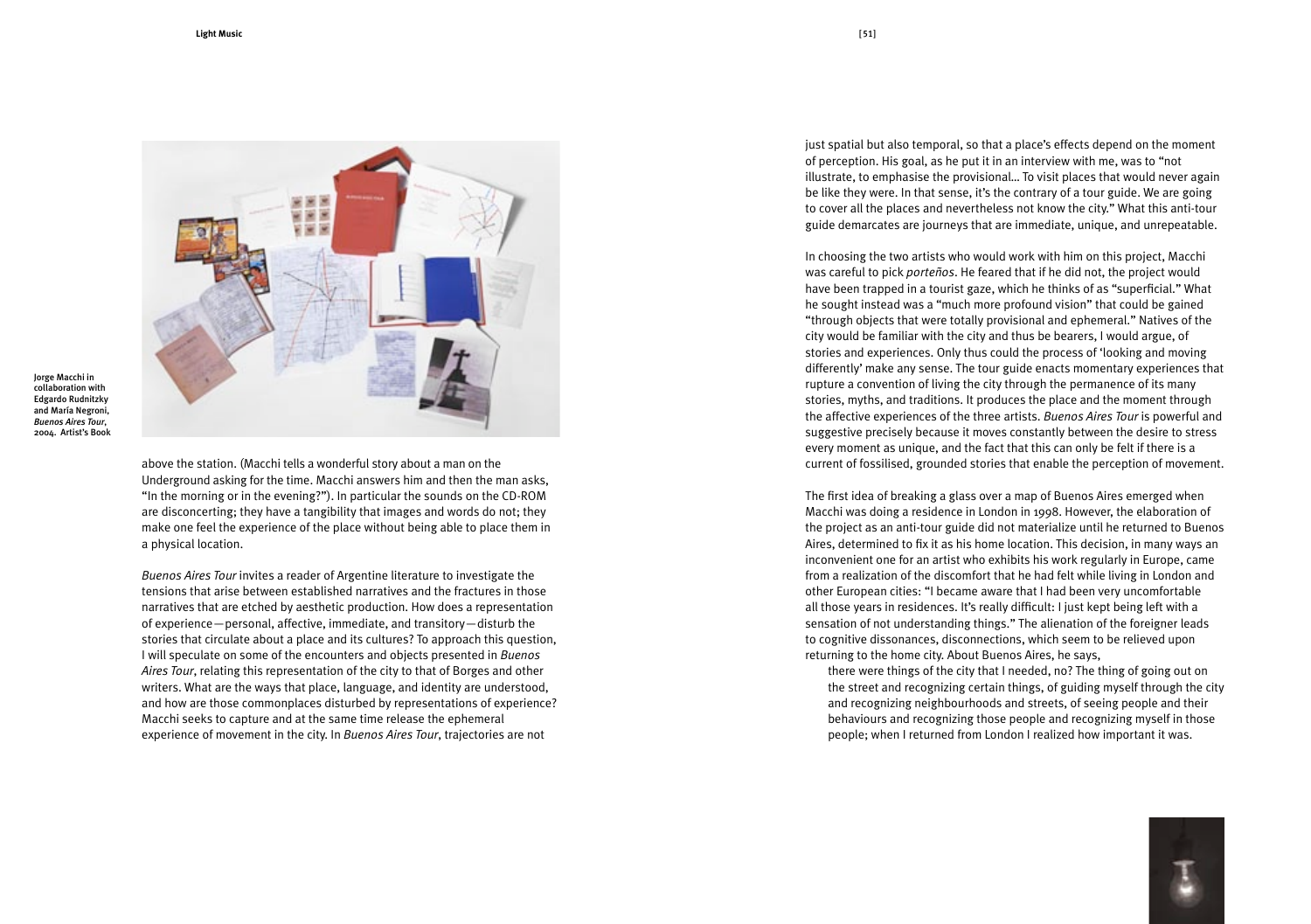Buenos Aires, then, is unsurprising and known, a space that can be taken for granted. Why then, does Macchi produce a piece about Buenos Aires that is so disorienting? I believe that while this piece relies on a familiarity with the city and its narratives, it at the same time demonstrates the defamiliarisation of his home city that the London experience caused. As he himself says, "What doesn't seem coincidental to me is that I decided to start this piece when I returned from London determined to live in Buenos Aires." London is different because it is not like Buenos Aires, and Buenos Aires is thus transformed into something different by his having lived in London. London's presence in this project is visible not only in the graphics reminiscent of the Tube, but also, I would argue, in the ways in which Buenos Aires Tour does not provide the "big picture" of the city to its viewer.

Buenos Aires, in this piece, is labyrinthine. I have demonstrated the ways in which one can get lost in the CD-ROM. One click takes one on another trajectory, another line, and each corner of two streets is represented not by any obvious landmark, but by a minute and ephemeral thing that does not allow for synthesis. Macchi mentioned to me his experience of London's Southeast as a type of labyrinth, with uncanny mixtures of old and new. I would agree with him. That part of London is an area that has grown organically around its peopled history and in which different temporalities collide very physically in the twisting streets and alleys. Buenos Aires, on the other hand, is a rationalized city, built with an ideology of modernization that does not integrate remnants of the past but rather destroys them, following a more linear urban design. Unlike London, the Argentine city does not show its strata of history to the naked eye; rather, its historical layers are imagined and recreated through the stories that are told about it. Nostalgia for what might never have existed, but could have, jostles with that which is supposedly better because it is new. In her novel, *El común olvido*, Sylvia Molloy describes the ways in which Buenos Aires erases its past in a ceaseless move towards a dubious progress.<sup>2</sup> Her narrator describes his confusion when he returns to the city of his childhood:

The memories of previous voyages, most of them fuzzy if not fallacious, have been added to the vague image that I took with me as a child, but instead of composing a dense texture, my Buenos Aires comes undone step by step. It's not just that the places I thought I knew are replaced by

2 Sylvia Molloy, El común olvido. pp 36-37. Buenos Aires: Norma, 2002. others, it's the entire city that, as if a victim of a seismic tremor, begins to move, sliding, it would seem, to other latitudes, inventing for itself a new center as the old one is evacuated, like at the end of the last century, leaving behind abandoned cinemas that have turned into evangelical churches or cheap shops, ruins where once there were lights and prestige. I have the sensation of a floating city that runs in all directions, until it ends up falling into the Río de la Plata.

The river, that site of forgetting, or erasure, becomes the terminus of a city in movement, one that replaces and remakes itself endlessly, shifting its centre and thus its meanings. Architecturally and geologically, it's a flat city in both spatial and temporal terms, but narratively, it is striated and fossilised in strange and complex formations. Thus the rational structure of Buenos Aires is made complex not through urban layerings, but by the labyrinthine narratives that it evokes, in which possibilities are imagined, options rejected or embraced. One cannot but think of Borges' "The Garden of the Forking Paths," in which the labyrinth turns out to be not a physical place, but rather a novel in which all alternatives are chosen simultaneously, thus creating branches and bifurcations. In narrative, Buenos Aires's histories, possibilities, and hallucinations create a tangled labyrinth that complicates any mapping of the city. This is the tension that lies at the heart of Macchi's piece. Perhaps it was in London's labyrinths that some of the stories about Buenos Aires' labyrinths began to take shape for Macchi. Chance movements, alternatives, and simultaneities are all part of his Tour, and encounters and locations hold a multitude of possible interpretations. The project, then, is an elaboration of how what one thinks one can recognize is rendered strange, provisional, and fleeting. Macchi's Buenos Aires leaves its viewer feeling very much like Macchi did in London: "I just kept being left with a sensation of not understanding things."

Upon starting his visits to the many locations pinpointed on the map, Macchi found a handwritten English-Spanish dictionary, smudged by rain and in varying states of disrepair, which is replicated in the kit. Its importance stems from the parallels that can be drawn between a tourist guide and a dictionary. As Macchi put it, "the tourist guide bases itself on the belief that if you go place by place to see what are considered to be the most important places in the city, you'll know the city. In the same manner, the dictionary is based on the premise that if one knows word-for-word translations, one knows the language." The dictionary here shown demonstrates an anxiety of not being

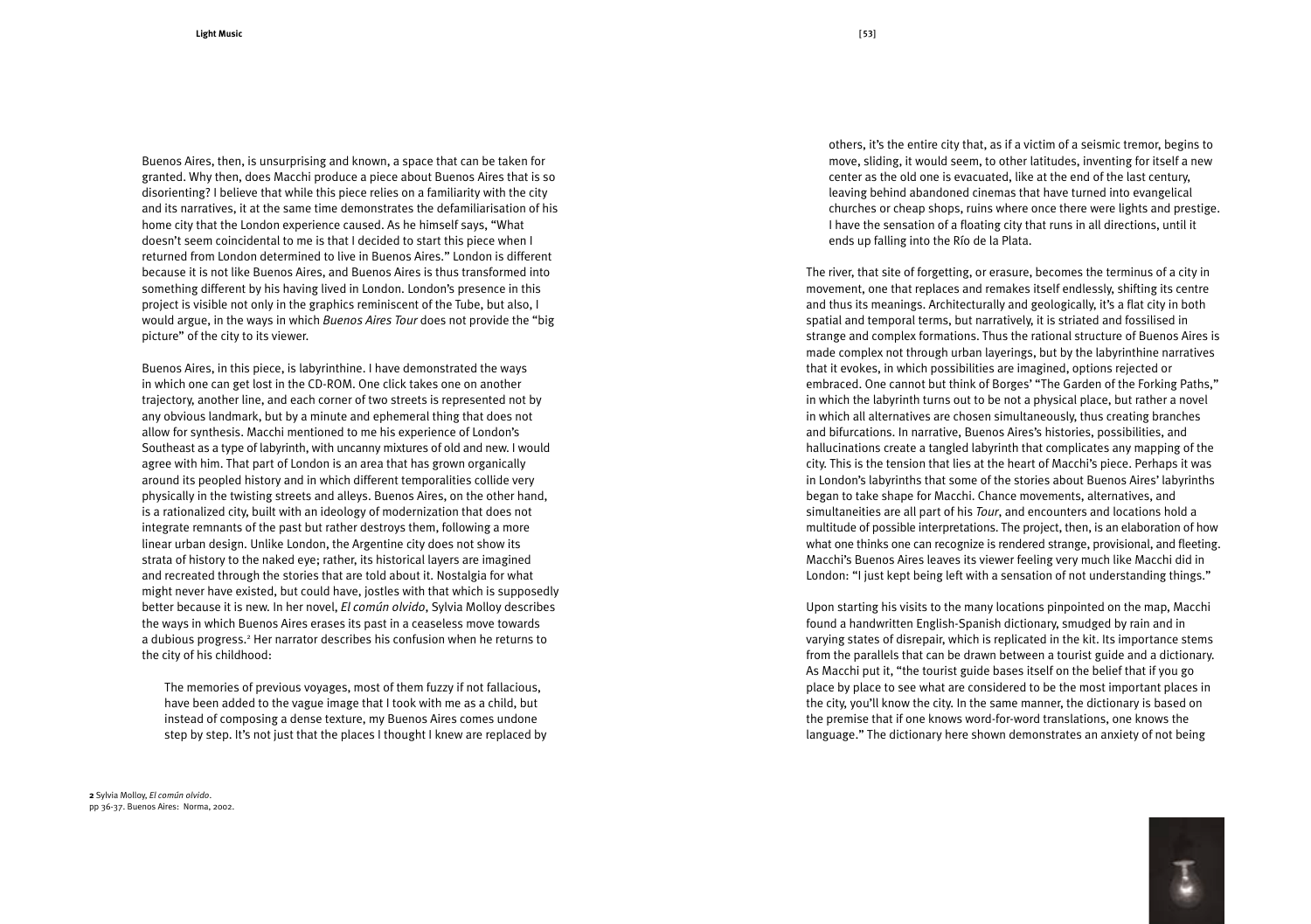

Jorge Macchi, Buenos Aires Tour, 2003. Installation

able to translate a word directly, so that every English word has plural translations, connotations, synonyms. It's an attempt to pin down meaning that fails not only because of the writer's mistakes (which are many) but also because it's a translation device which attempts to understand a language's structures without an understanding of grammar, lexicon, or usage. The assiduous student of English who wrote this careful dictionary could not possibly engage in conversation with an English speaker. Like the tourist who looks at the monuments, the lexicographer moves as if within a void, misinterpreting words because he lacks the cultural saturation that would allow him to understand their contexts.

Macchi's play between cultural awareness and defamiliarisation is one that is strongly reminiscent of the work of Borges. Borges' narration of Buenos Aires, positioned in the space between the familiar and the strange, resonates with Macchi's art in ways that are fruitful to analyse. In his poems and stories, Borges writes often of a metaphorical, physical, or existential return to Buenos Aires as the locus of his sensibilities and his ability to understand the world. Yet that city is also, in Borges, a site of nostalgia, projection, and myth, and he is very aware that the city he creates through his narration is one that is ephemeral, individual, and experiential. To represent its realities is inconsequential; what concerns Borges is to write moments, movements, and divergences in the space of the city.

In his 1929 poem, "The Mythical Founding of Buenos Aires," Borges imaginatively rewrites the origin of the city, alluding to some of the narratives that circulate about its histories.<sup>3</sup> However, he imagines his own block of Palermo

3 l include the entire poem here: "The Mythical Founding of Buenos Aires"

And was it along this torpid muddy river That the prows came to found my native city? The little painted boats must have suffered the steep surf Among the root-clumps of the horse-brown current.

Pondering well, let us suppose that the river Was blue, as if dropped from the sky. With a small red star inset to mark the spot Where Juan Díaz fasted and the Indians dined.

But for sure a thousand men and other thousands Arrived across a sea that was five moons wide, Still infested with mermaids and sea serpents And magnetic boulders that sent the compass wild.

On the coast they put up a few ramshackle huts And slept uneasily. This, they claim, in the Riachuelo, But that is a story dreamed up in the Boca. It was really a city block in my district-Palermo.

A whole square block, but set down in open country, Attended by dawns and rains and hard southeasters, Identical to that block which still stands in my neighborhood: Guatemala-Serrano-Paraguay-Gurruchaga.

A general store pink as the back of a playing card Shone bright; in the back there was truco talk. The corner bar flowered into life as a local bully, Already cock of his walk, resentful, tough.

The first barrel organ teetered over the horizon With its clumsy progress, its habaneras, its wop. The cart-shed was unanimous for YRIGOYEN. Some piano was banging out tangos by Saborido.

Like a rose, a cigar store perfumed The desert. The afternoon had deepened into yesterdays, The men shared an illusory past. Only one thing was missing: the street had no other side.

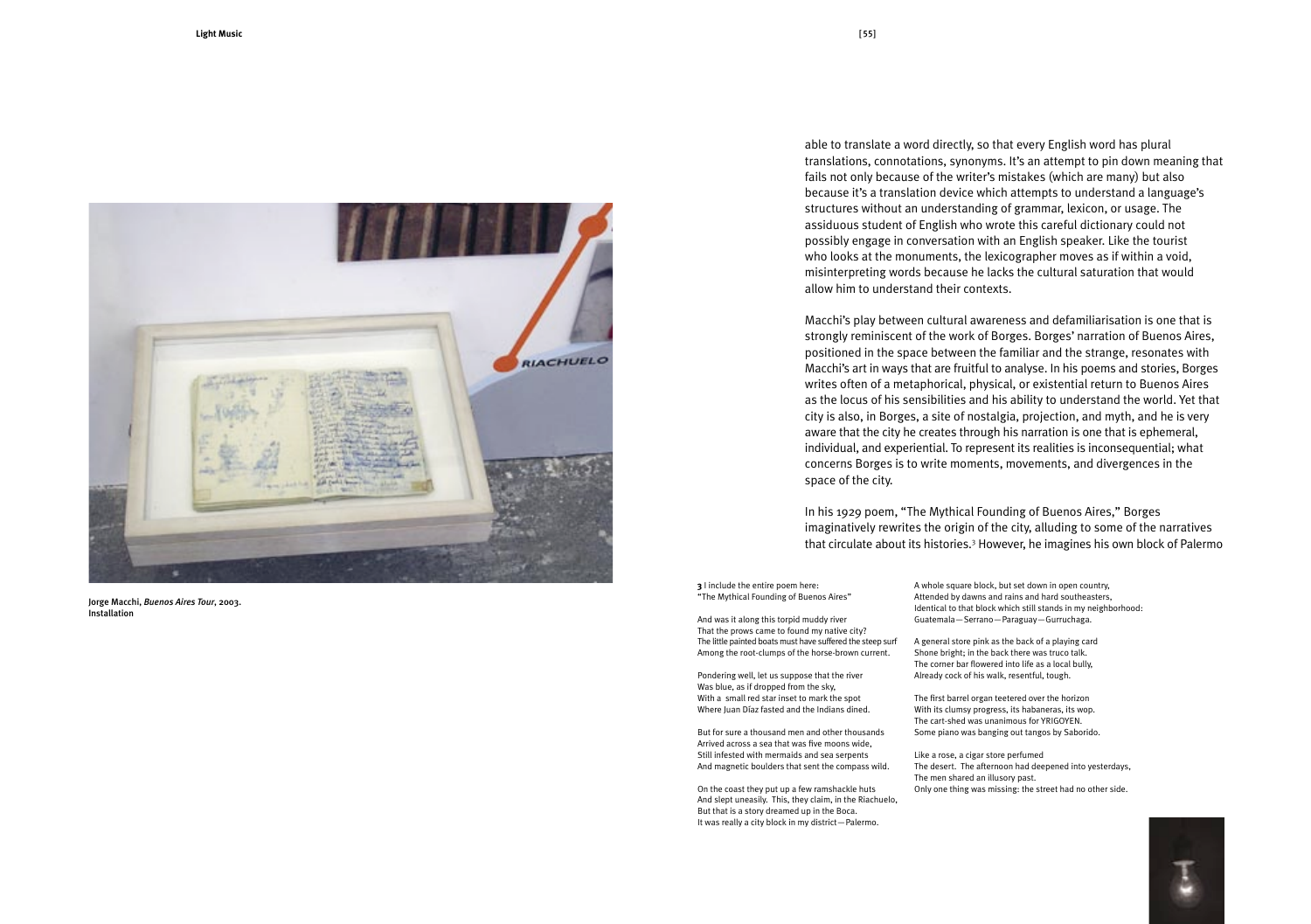as the foundation of Buenos Aires, creating an image of the city that is based not on any historical specificity, but rather on his own experience of it. The narratives that inform his view of his neighbourhood are a mix of myth and history, present-day buildings and spectral peoplings of them. The poem embraces the ways in which the city is narrated, and moves away from a monolithic definition of it into an intimate, phenomenological description. Buenos Aires only exists in Borges' mind as a web of memories, nostalgias, stories, and experiences that inform his perception of it. The block on which he grew up is given not only a geographical centrality, but also a temporal one; its mythic overtones of a pink general store, the local *compadritos*, the tango and the cigars, posit a moment that probably never actually existed but is evoked with nostalgia.

Like a rose, a cigar store perfumed

the desert. The afternoon had deepened into yesterdays,

the men shared an illusory past.

Only one thing was missing: the street had no other side. The desert stretches on the other side of the street, placing the mythical foundation of his city in that space-in-between the urban and the rural, the present of the afternoon and the past of the yesterdays. That past is, as Borges insists, illusory, but by being shared it becomes a narrative that can be added to the repertoire of stories about the city. He ends his poem by doubting all the narratives. Can a foundation be narrated? "To me, it seems just a fiction that Buenos Aires ever began: I feel it to be as eternal as water and air." Questions of the monumental and of the transitory reside in this poem, and in his hesitant postulations of his myths about the city. Borges undermines all attempts at constructing a univocal history. The city is represented not as a coherent spatial and temporal construct, but rather as a conglomeration of colours, sounds, and smells that speak to the affective experience of living in it.

The founding of the city for Borges can only ever be his experience of its histories and its places. Picking the narratives that he finds most resonance with, Borges gives us two representations of the Río de la Plata. He starts the poem as if he were standing in front of that thickly sedimented brown water, and asks, "And was it along this torpid muddy river/ that the prows came to found my native city? The little painted boats must have suffered the steep surf/among the root-clumps of the horse-brown current." He insists on the colour (muddy, horse-brown).

In the next stanza the colour of the water changes as it is represented not through a visual experience but through cartographic convention: "Pondering well, let us suppose that the river/was blue as if dropped from the sky." In fact, this supposition does need to be pondered, since it represents such an abstract level of signification, which, upon first-hand experience of the famous brown of la Plata, seems to be a willful misrepresentation. What is counterposed is the dirty river with the blue river, descended from the heavens. This idealized representation is not just the one of maps, but also the one of the fervent nationalist who constructs a representation of it according to his own myopic needs. The conflict between reality and convention, described in the first two stanzas, encapsulates Borges's concern with questions of history and representation. In the end, Borges seems to say, what remains is the experience of a place and its representations, and the ways that those come together in him as an individual to give him his unique perception of the city.

In the poem, the blue of the river is set off by "a small red star inset to mark the spot/ where Juan Díaz fasted and the Indians dined." The star, which is, unlike the river, literally dropped from the sky, is, in cartographic convention, made red to mark a site. This colour change, here, marks a bloody moment, in which an act of cannibalism occurred, so the ironies of these colour variations become apparent. Like the star of the orientation axis on a map, that imposes a view that may have little to do with one's experience of the place, Borges' little red star posits one possible story of the city. Macchi's star, produced by the blow against the glass, superimposes another random yet unalterable representation of Buenos Aires. This star is, of course, a site of violence, the nexus of a series of fractures that will rupture our conventional movements and narrations through the city, and force us to rethink our positions. Macchi's star is inseparable from the reflexive Spanish verb, estrellarse, which means to crash violently against something.

In a piece entitled Still Song (2005) Macchi hung a disco ball in the centre of a room and froze its movement. Then he marked each of the reflections of light that covered the walls, ceiling, and floor, and drilled them out as holes. The little stars of light, ephemeral and coincidental in their dancing movement, were frozen into sites of violence, gashes of permanence. Stars are made of light, and light is movement, but the stars that Macchi has frozen into place are as brutal in their logic of permanence and wound as is Borges's, or the map's.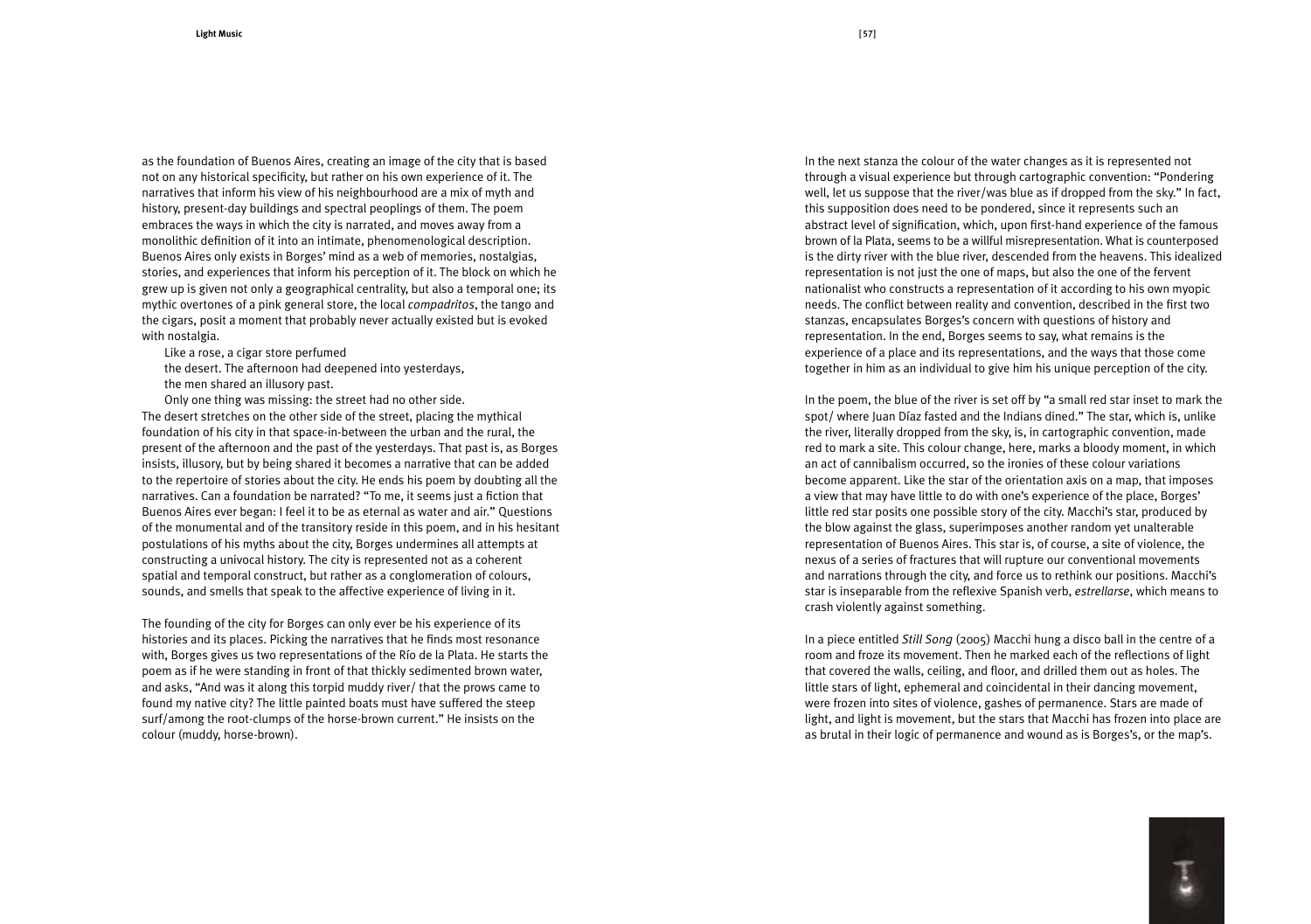

Jorge Macchi, Still Song, 2005



Jorge Macchi, Still Song, (details), 2005



Jorge Macchi, **Buenos Aires Tour, 2004** Artist's book

Yet this violence is also funny, quirky. Like Borges, who jokes about cannibalism, Macchi also jokes about these gashes: after all, he's frozen a disco ball. Even at the moment of representing the violence of fixing a representation, Macchi, and Borges, undermine a univocal meaning and open it to a variety of interpretations. The stars formed by a collision, by a confrontation, are ones that mark certain directions, seemingly ephemeral, but at the same time static and unavoidable. Another image of *estrellamiento*: this picture of a wall from Buenos Aires Tour. Are these stars made by children throwing fruit, or the estrellamiento that occurs when people are lined up by a firing squad? The images, sounds, and objects included in this piece are random samplings of what is encountered on the streets. But when faced with all of them brought together under the transparency of a fractured glass, we begin to make connections, to respond affectively to the meanings and nonmeanings provided by this defamiliarized representation.

In his most recent book, El último lector, Argentine author Ricardo Piglia describes a very Borgesian scene.<sup>4</sup> There is a crazy, solitary photographer, who has created a replica of Buenos Aires in his studio. In his obsession with this scale model, the photographer has come to believe that the alterations that he makes in his home will have real effects, "amplified and uncanny" out there on the city. The distinctions between replica and reality, between presence and absence are blurred and even switched in this fantasy. The narrator of this story (Piglia?) gazes in astonishment at this miniature city, and the photographer talks to him:

"A map," he said, "is a synthesis of reality, a mirror that guides us in the confusion of life. You need to be able to read between the lines to find your way. Pay attention. If one studies the map from the place where I live,

4 Ricardo Piglia, El último lector. p15. Barcelona: Anagrama, 2005.

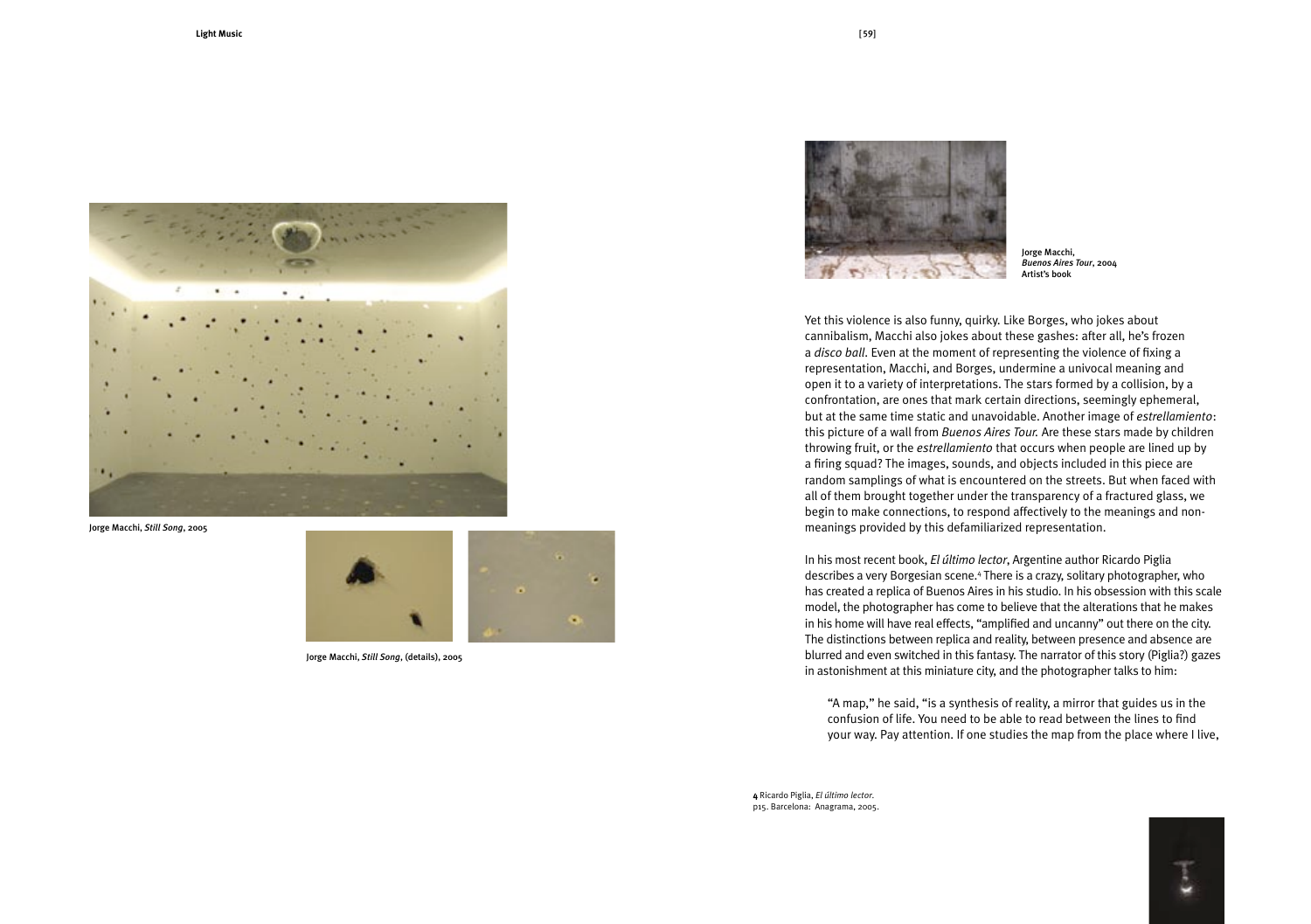



Jorge Macchi, Buenos Aires Tour, 2004 Artist's book

Jorge Macchi, Buenos Aires Tour, 2004 Artist's book

first he has to find the place from which he looks at the map. Here, for example, is my house. This is Puan Road, this is Rivadavia Avenue. You are here." He made a cross. "You are this one." He smiled.

The cross, like the star on a map, fixes a place, and the person implied. The statement "you are here" employs the pronoun "you" as a shifter, one whose point of reference will always be different depending on place and time. The recontextualisation of the "you are here" in Macchi's piece allows us to question the meanings of "you" and "here." The "you" does not need you to explain it, it works with the possibility of your absence, even of your death. The meaningful utterance "you are here" is only meaningful as language because it does not need you to make it work. What better cross to mark a presence of an absence than that of a tombstone? The cross fixes in stone the not here ness of the dead. In Macchi's photos, it is not the cross that is represented, but the shadow, rendering that cross unsubstantial, fleeting, just as presence always is. The "you" is most definitely not here.

Piglia's crazy photographer insists that a map is a mirror. What it reflects is one's position relative to other places, other times. Macchi says something similar in his insistence that his piece had to be done by porteños about their city.

In a way, the map, and all the encounters present in that map, stops being a map and is transformed into a mirror. That is to say, I noticed that the three of us put much more than there was into those objects and those sounds; there was all this knowledge that went beyond that which we were showing. And in that way, each choice that we made was a part of the creation of a self-portrait. So that it was a kind of trio of self-portraits.

The self-portraits of Buenos Aires Tour are representations of a self-fashioning through interactions with a familiar space made unfamiliar by a particular moment in time. They are not attempts at defining an identity, but rather of portraving the ways in which one is in relation to one's surroundings. I insist upon this point because I believe that there is a danger of misreading Macchi, of positioning him as an Argentine artist and thus a proponent of a certain agenda. Art criticism and cultural studies today tend towards those kinds of critiques, in which questions of location become increasingly important so that the sociological is valorized over the aesthetic. This is what happened to Macchi with another piece of his, and he finds it to be the most egregious misreading of his work. In a piece entitled *Incidental Music* (1997), Macchi collected sensationalist and horrific news from local newspapers in London. His interest in these headlines lay in the way that these terrible incidents appear one day in the newspaper and are forgotten the next. He says that these peoples' lives are like fireworks that appear for a second and then disappear into the darkness. One way that this piece was read is as an allegory for Argentina's disappeared. Macchi rejects this reading, saying that it limits interpretations, closes down meanings. This work has as much to do with the momentary apparitions of these people into the public sphere as with their disappearance from it.

The reading that positions Macchi as an artist that deals with collective memory is one that elides an aesthetic connection with his work through an identitarian one. Macchi does not want to create art that is supposedly political, he can't bear the position of the artist who says "I'm going to show you what is reality." A cultural studies approach runs the risk of reducing his work to a representation of his culture, and he seeks to move outside of that arena. This is not to say that his work is apolitical. I believe that it is a strong register of a particular moment not only in Macchi's experience but also in the experience of Argentina. The materials for this piece were collected from 2000-2002, and they encompass the moment of the crisis in Argentina of December